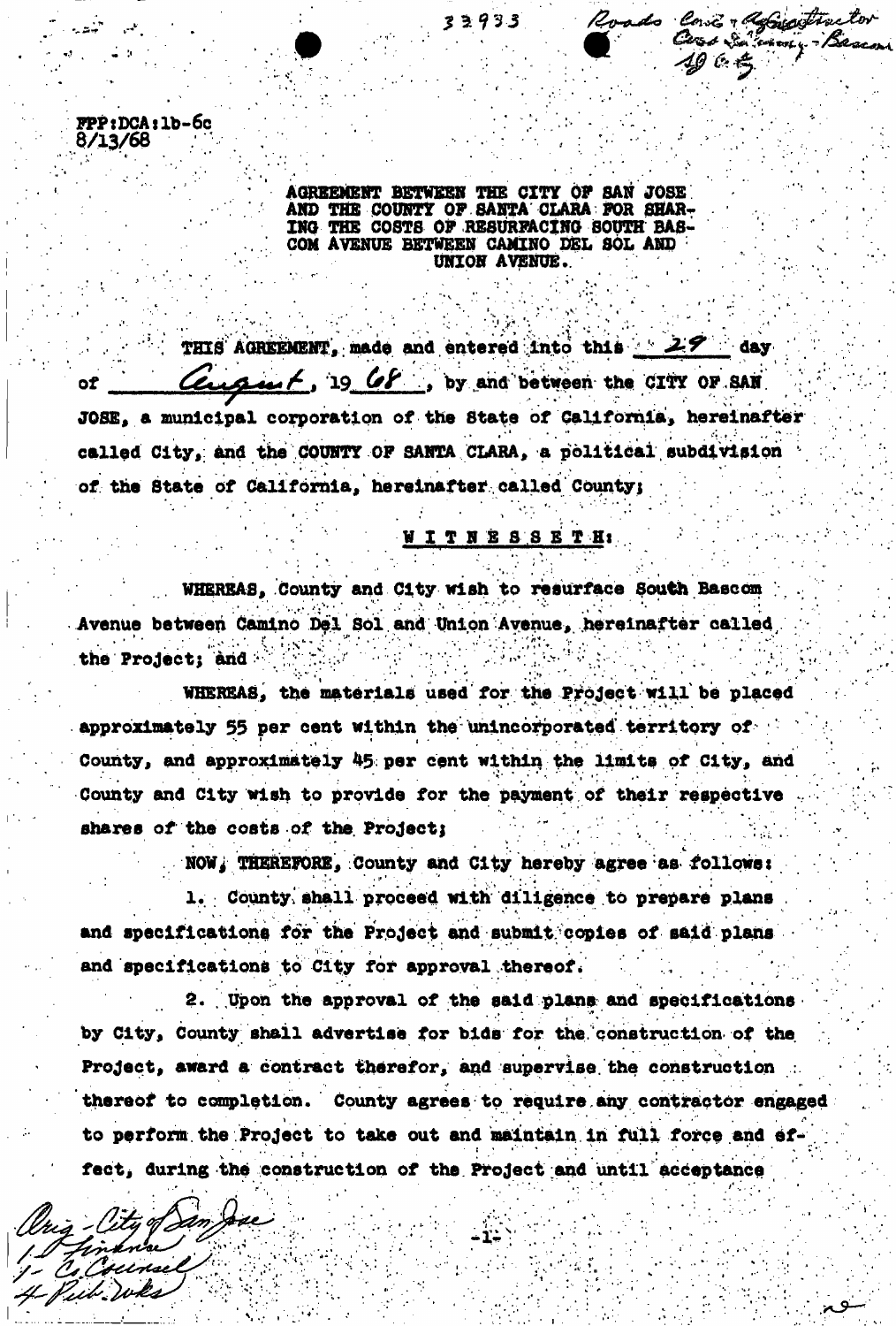thereof by County, public liability and property damage insurance in form and limits of liability acceptable to City, insuring City, its officers and employees, from and against any loss, cost or expense -..»•• v. ^ •  $\mathbf{e}^{\mathbf{e}}_{\mathbf{e}}$   $\mathbf{e}^{\mathbf{e}}_{\mathbf{e}}$   $\mathbf{e}^{\mathbf{e}}_{\mathbf{e}}$   $\mathbf{e}^{\mathbf{e}}_{\mathbf{e}}$   $\mathbf{e}^{\mathbf{e}}_{\mathbf{e}}$   $\mathbf{e}^{\mathbf{e}}_{\mathbf{e}}$   $\mathbf{e}^{\mathbf{e}}_{\mathbf{e}}$   $\mathbf{e}^{\mathbf{e}}_{\mathbf{e}}$   $\mathbf{e}^{\mathbf{e}}_{\mathbf{e}}$   $\mathbf{e}^{\mathbf{e}}$ a - sut the set out want want term such an annoted of the the on arising out of or in any way resultang rrom or connected with the con-**•. '• V •• ' ' • • .. v .• ' v' '**  Btruction of the Project.

 $3.$  Within thirty (30) days after approval by City of the plans and specifications for the Project, City shall pay to County the **.. • '•:./:;.' V ' " \***  amount of  $\phi$ ,  $\phi$ ,  $\phi$  is the amount presention  $\phi$  county  $\phi$  is the amount  $\phi$ to be the construction cost of the Project within the Incorporated limits of City.<br>4. (a) As used in this agreement, the term "construction

 $\mathcal{A}$  as used in the same mass as used in the construction of the construction  $\mathcal{A}$ cost of the Project shall mean the sum total; of all the costs incurred; and expenditures made by County in connection with the Project, including but not limited to engineering costs and expenses, costs and expenses of preparing plans and specifications, costs and expenses for inspection, publication, advertising and printing, cost of the construction contract awarded by County for the construction of the Project, cost of extra work authorised by County, and cost of all materials not Included in the contract price of said construction contract.

(b) Upon completion of the work required under the construction contract for the Project, County shall pay to contractor the contract cost for the Project and any cost of extra work for the Project authorised.by County, and shall thereafter prepare and furnish to City a complete final accounting of said costs.

(c) In the event said accounting shows that 45 per cent of the final construction cost of the Project is less than the sum advanced by City to County under Paragraph 3 hereof, County shall refund to City the difference between the sum advanced and 45% of the final construction cost of the Project. In the event said accounting shows that 455< of the final construction cost of the Project is more than the sum advanced by City to County under Paragraph 3 hereof, City shall pay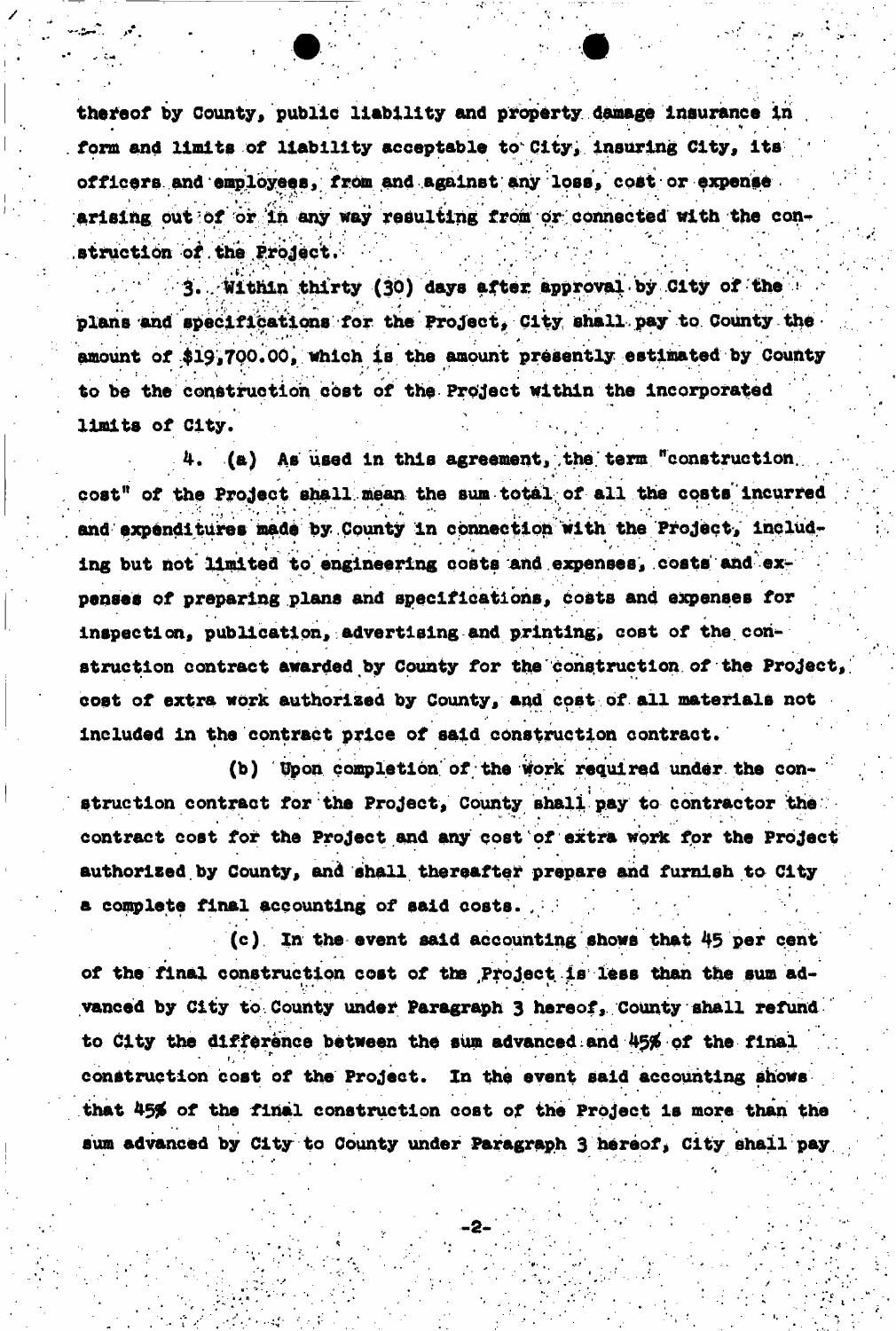to County the difference between the sum advanced and 45% of the final construction cost of the Project within thirty (30) days after approval of said accounting.

5. It is understood that the City's contribution towards the construction cost of the Project is for that portion of the Project that lies within the limits of City.

6. This agreement shall terminate on November 1, 1968, as to the above described Project if the County has not awarded a contract prior to said date. County shall refund to City the sum advanced under Paragraph 3 hereof in the event a contract for said Project has not been awarded prior to November 1, 1968.

WITNESS THE EXECUTION HEREOF the day and year first hereinabove set forth.

**APPROVED AS TO FORM:** Dona & C. atline Deputy City Attorney

ATTESTI FRANCIS L. GREINER B. Clerk

CITY OF SAN JOSE, a municipal corporation By And Manager CVEY

"City"

COUNTY OF SANTA CLARA

IZ.  $\mathbf{B}$ y $\mathcal{A}$ Board of Supervisors HAT I THINK A

**SEP 2 3 1968** 

"County"

APPROVED AS TO FORM: **County Counsel** 

ATTEST: JEAN PULLAN, Clerk

Board of Supervisors

Date: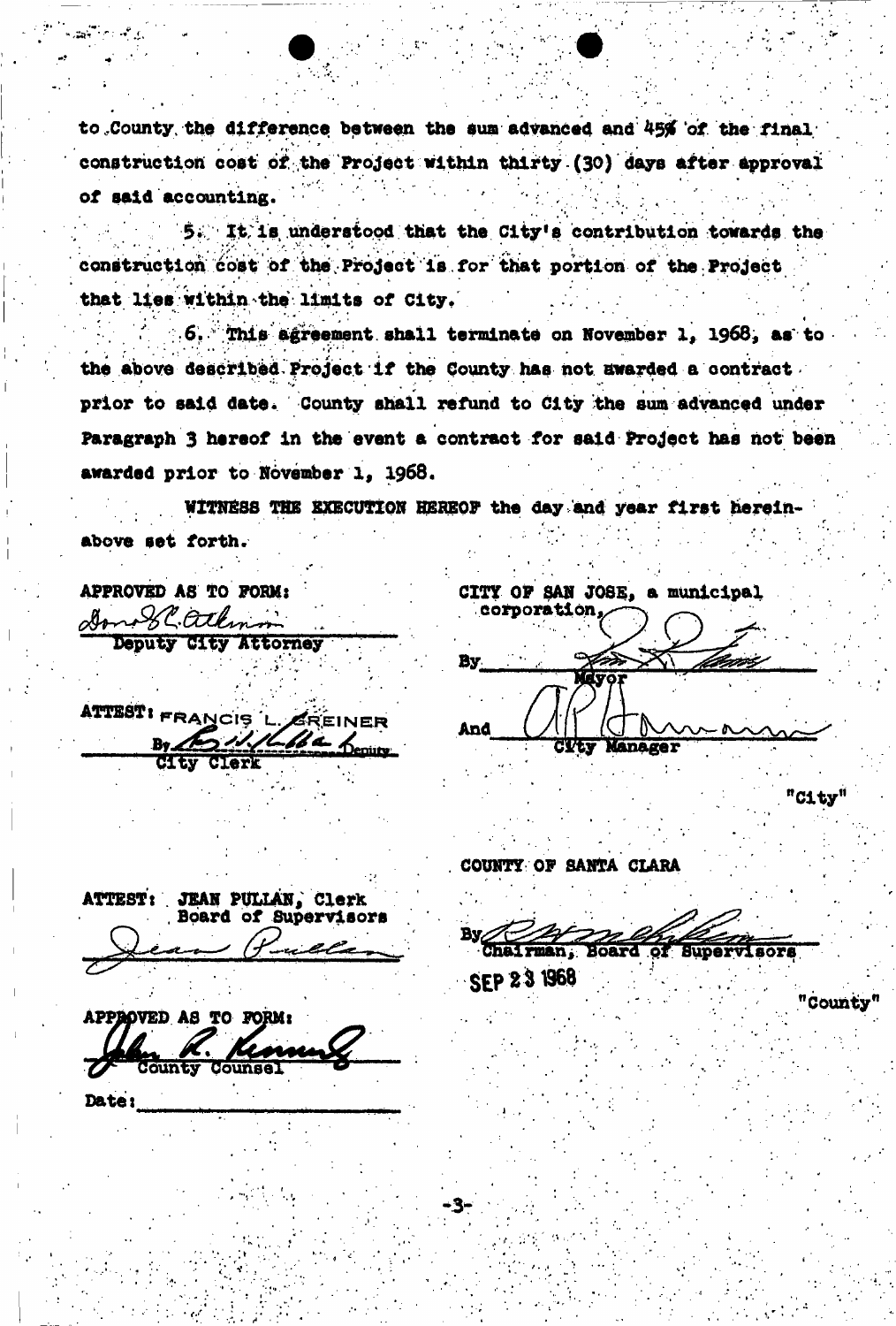**FPP:DCA:lb-B 8/19/68** 

## RESOLUTION NO. 33933

**RESOLUTION OP THE COUNCIL OP THE CITY OP SAN JOSE AUTHORIZING THE MAYOR AND CITY MANAGER**  TO EXECUTE AN AGREEMENT WITH THE COUNTY OF **SANTA CLARA FOR SHARING THE COSTS OF RESUR-FACING SOUTH BASCOM AVENUE BETWEEN CAMINO DEL SOL AND UNION AVENUE, AND AUTHORIZING THE DIRECTOR OF PUBLIC WORKS TO EXPEND FOR SAID PURPOSE MONEYS PROPERLY APPROPRIATED THEREFOR**  FROM THE 1943 GAS TAX MAINTENANCE AND CON-**STRUCTION FUND.** 

BE IT RESOLVED BY THE COUNCIL OF THE CITY OF SAN JOSE:

**SECTION 1, The Mayor and City Manager are hereby authorized and directed to execute, on behalf of the City of San Jose, that certain agreement between the City of San Jose, a municipal corporation of the State of California (hereinafter called City), and the County of Santa Clara, a political subdivision of the State of California (hereinafter called County), namely, "Agreement Between the City of San Jose and the County of Santa Clara for Sharing the Costs of Resurfacing South Bascom Avenue Between Camino Del Sol and Union Avenue.<sup>11</sup>, form dated 8/13/68, a copy of which said agreement is on file in the office of the City Clerk and to which reference is hereby made for all of its terms and provisions.** 

**Said agreement provides in part that City will contribute to County 45\$ of the construction cost of the resurfacing of South Bascom**  Avenue between Camino Del Sol and Union Avenue, presently estimated to **be the sum of \$19,700.00, after approval of the plans and specifications for the resurfacing of Bascom Avenue between Camino Del Sol and Union Avenue by City.** 

 $-1-$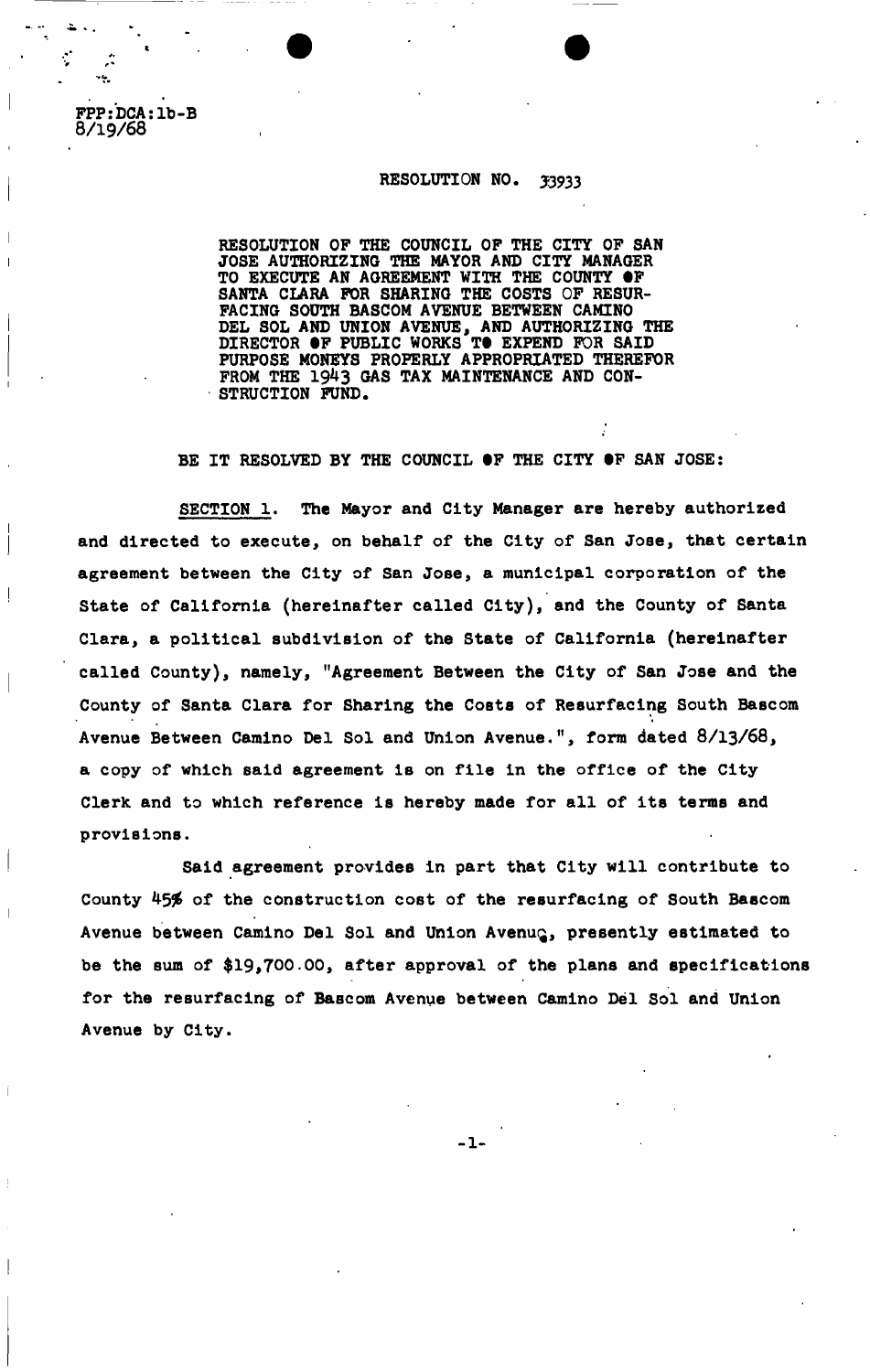**SECTION 2. The Director of Public Works is authorized to carry out the terms and provisions of said agreement on behalf of City and to expend such sums of money as are necessary to carry out City's obligations under said agreement from moneys properly appropriated**  therefor from the 1943 Gas Tax Maintenance and Construction Fund.

ADOPTED this 19th day of *August* 1968, by **the following vote:** 

AYES: Councilmen - Colla, Mineta, Shaffer, Solari and Miller

NOES: **Councilmen** - None

**ABSENT: Councilmen** - James

 $\frac{1}{\sqrt{1}}$   $\frac{1}{\sqrt{1}}$   $\frac{1}{\sqrt{1}}$   $\frac{1}{\sqrt{1}}$ 

Robert G. Miller

**ATTEST:** 

i

City Clerk Francis L. Greiner

> **The foregoing instrument is a**<br>
> correct copy of the original  $\frac{1}{\sqrt{2}}$  on file in this office. Attest: *Achtember* 3, 1968 **FRANCIS** L. GREINER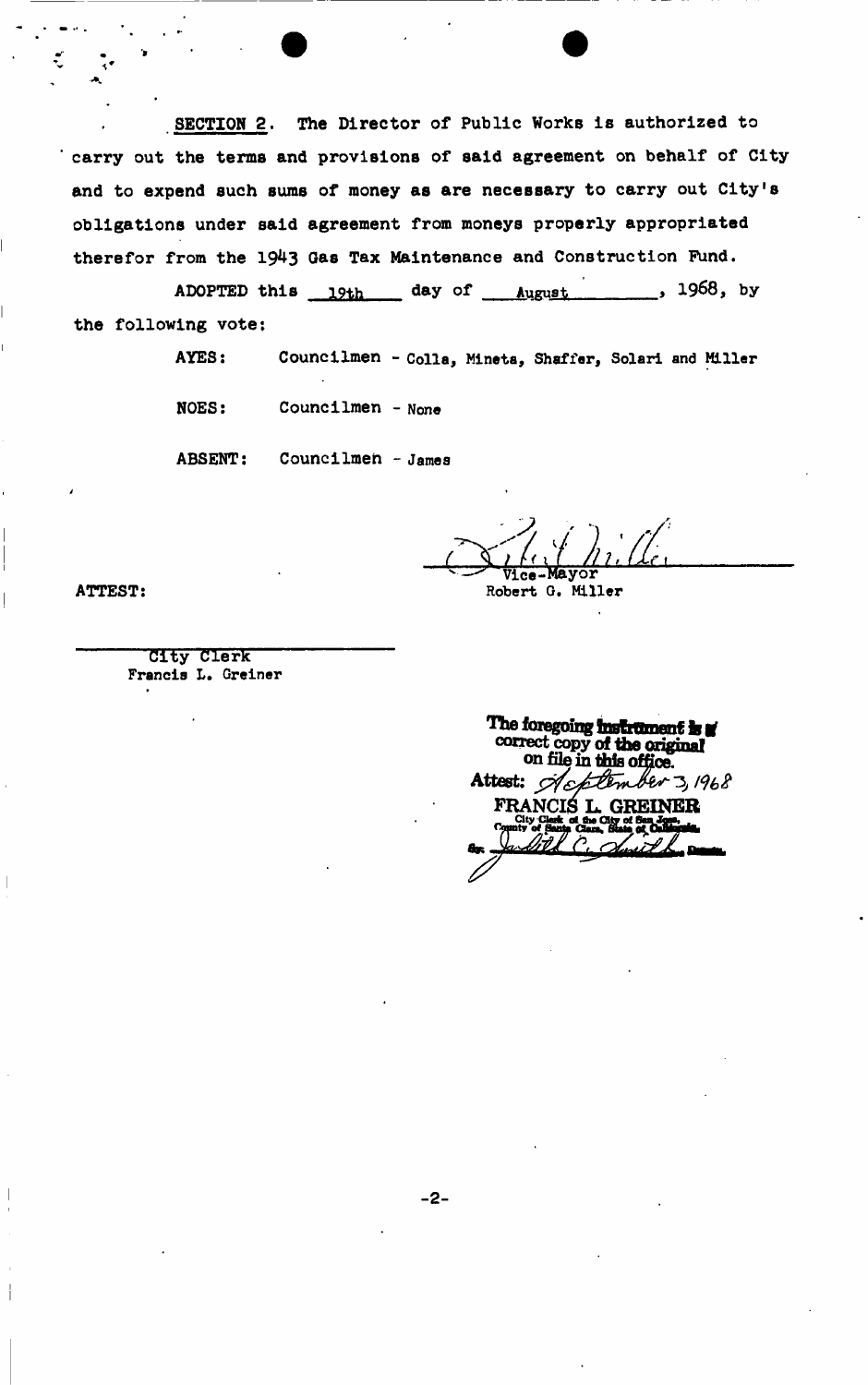**September 23, 1968** 

**City Clerk City of San Jose 801 North First St., Room 408 San Jose, California 95110 Attentions Mrs. J. Smith Deputy City Clerk** 

**Subjects Agreement with the City of San Jose** 

**For Sharing the Costs of Resurfacing South Bascom** 

**Avenue between Camino Del Sol and Union Avenue** 

**Dear Mrs. Smiths** 

**Enclosed you will find a fully executed copy of the subject agreement between the County of Santa Clara and the party(ies) named above. The Board of Supervisors at its regularly scheduled meeting on** 

September 23, 1968, approved this **agreement on behalf of the County.** 

**The enclosed copy is for your records.** 

**Very truly yours,** 

**JEAN PULLAN, Clerk of the Board of Supervisors** 

**By t** 

**Deputy Clerk** 

**JPs Encl.** 

**No. 3**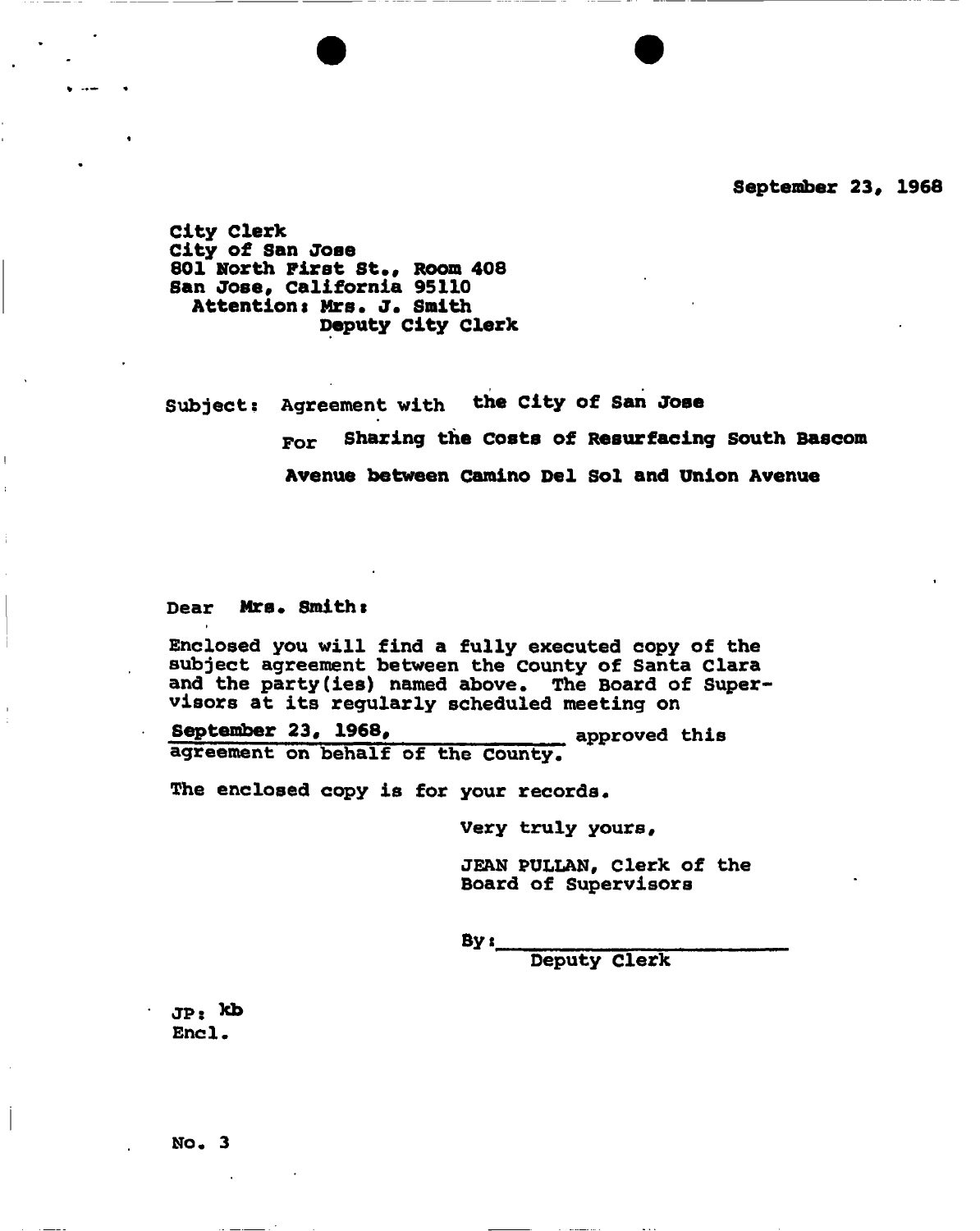| <b>WHITE</b>              | — Controller       |                      |
|---------------------------|--------------------|----------------------|
| <b>CANARY</b>             | - County Executive |                      |
| <b>PINK</b>               |                    | - Central Service or |
| GOLD, ROD-County Engineer |                    |                      |
| <b>GREEN</b>              | — File             |                      |

 $\sim$  100  $\pm$ 

45

|--|--|

**BOARD OF SUPERVISORS** SANTA CLARA COUNTY

> September 23, 1968 DATE.

| The following contract was a and the contract of the sproved by the        |                           |  |
|----------------------------------------------------------------------------|---------------------------|--|
| Board of Supervisors at a meeting held:                                    |                           |  |
|                                                                            | <b>September 23</b> 19.68 |  |
| Project to be charged Cost Sharing Agreement with San Jose for Resurfacing |                           |  |
| South Bascom Avenue btw Camino Del Sol and Union Avenue                    |                           |  |
| For the amount of \$ A0 per Agreement                                      |                           |  |
| Contractor County of Santa Clara to advertise for bids                     |                           |  |
|                                                                            |                           |  |
|                                                                            |                           |  |

 $\mathcal{L}$ 

 $\cdot$ 

 $\mathcal{L}^{\frac{1}{2}}$ 

**JEAN PULLAN** Clerk of the Board

 $\mathcal{F}^{(k)}$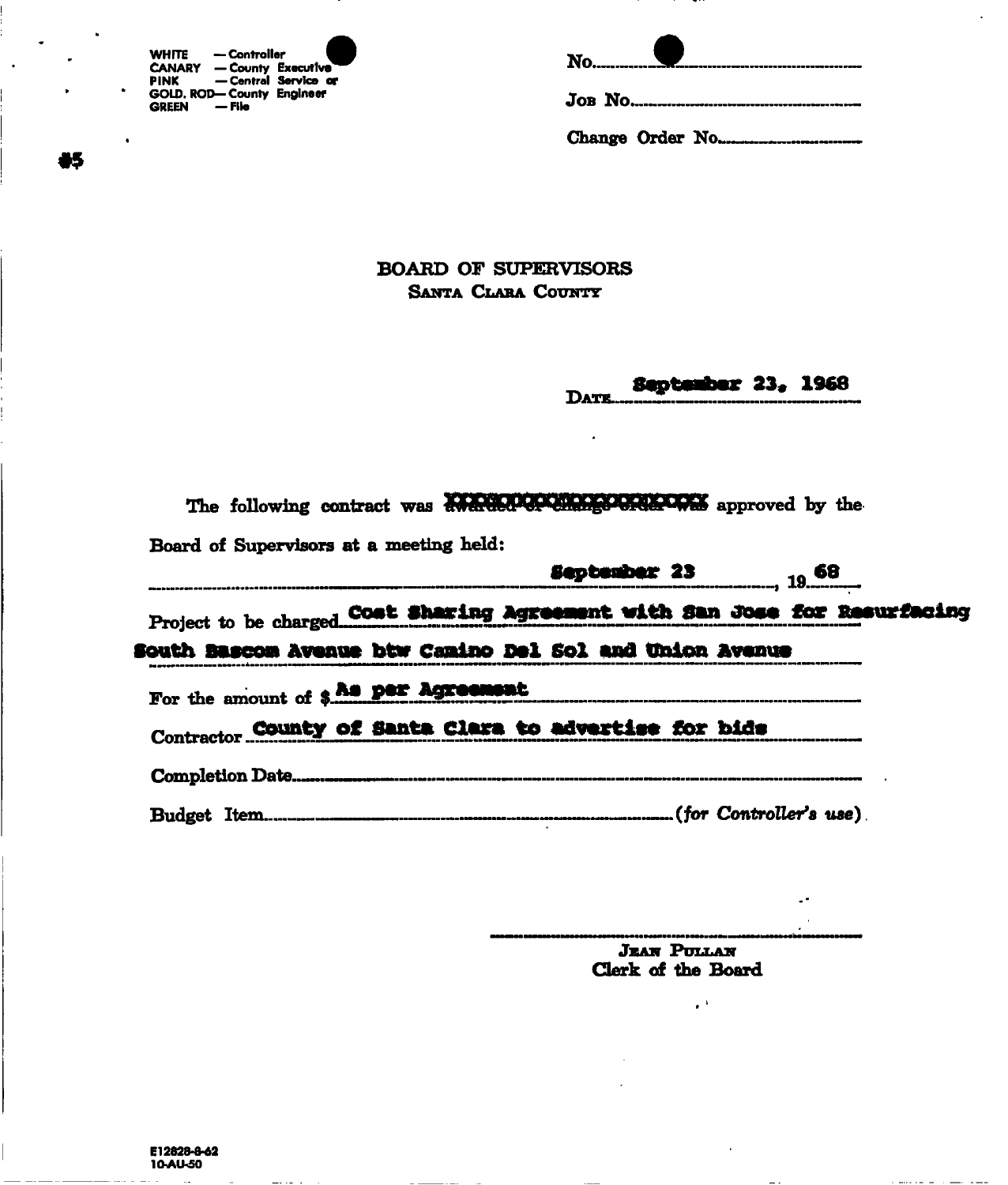| bounty | of santa clara                                                                                            | $S.D.$ 1                 |
|--------|-----------------------------------------------------------------------------------------------------------|--------------------------|
|        | $S_{\Lambda_N}$<br>TRANSMETTAL MEMORANDUM<br>ر<br>٥<br>o<br>DEPARTMENT OF PUBLIC WORKS<br><b>CALIFORT</b> |                          |
|        |                                                                                                           | DATE: September 13, 1968 |
| FOR:   | BOARD OF SUPERVISORS AGENDA OF "                                                                          | September 23<br>1968     |

**TITLE: • COOPERATIVE AGREEMENT WITH CITY OF SAN JOSE PROVIDING FOR SHARING OF COSTS OF RESURFACING OF SOUTH BASCOM AVENUE.** 

## **DESCRIPTION:**

Ġ.

**The agreement provides for sharing of costs of resurfacing South Bascom Avenue between Camino Del Soland Union Avenue. County funds were approved in the 1968-69 resurfacing budget.** 

 $\frac{p}{2}$   $m$  / $\alpha$   $S$ 

**Approval is recommended.** 

**FROM: STEFFANI, DESIGN, PUBLIC WORKS** 

**• ECS:WW:vlh** 

**attachments** 

AGENDA DATA DATE: ITEM NO: BOARD ACTION

APPROVED:

JAMES T. POTT, COUNTY ENGINEER

 $PAGE$  of  $\_\_$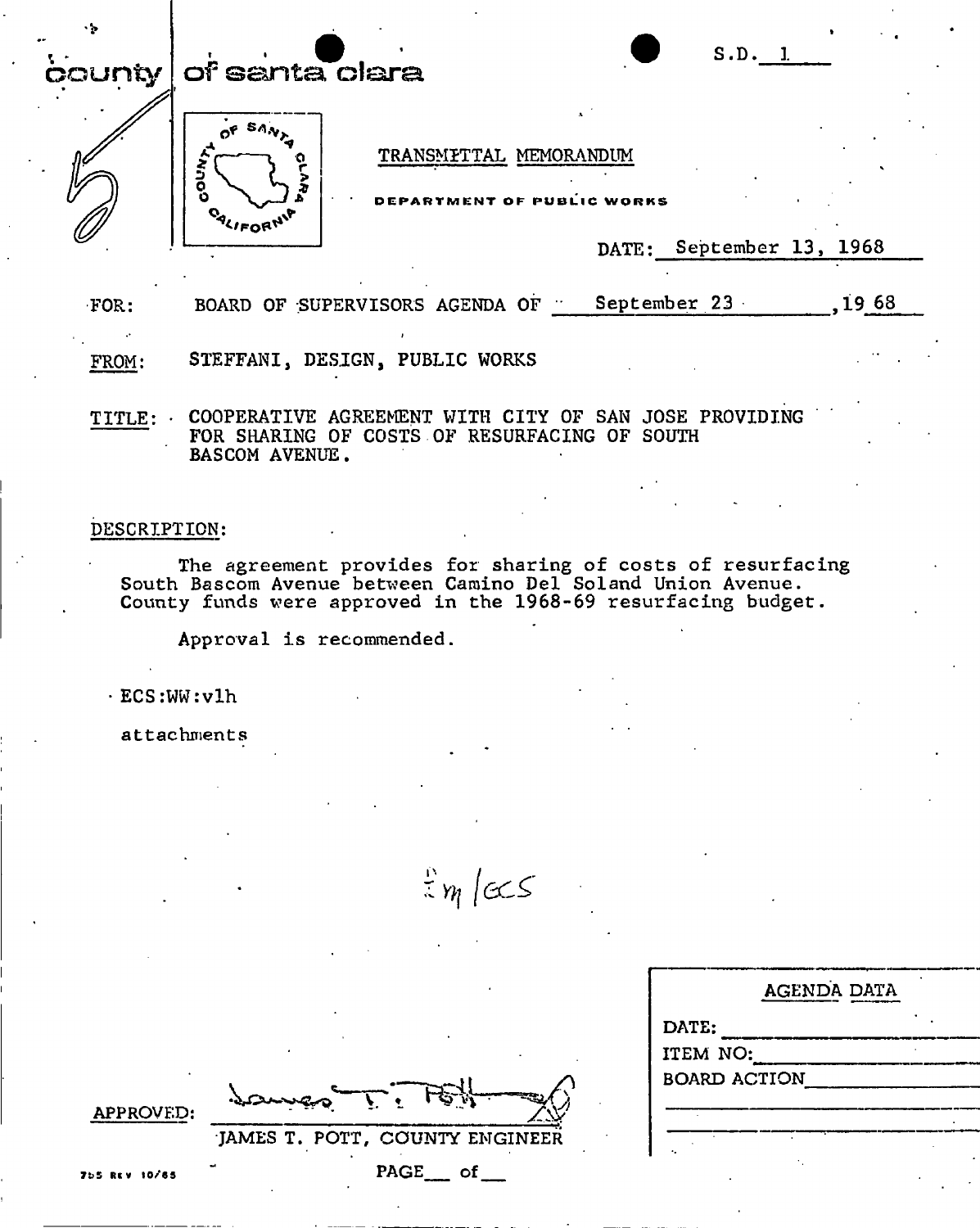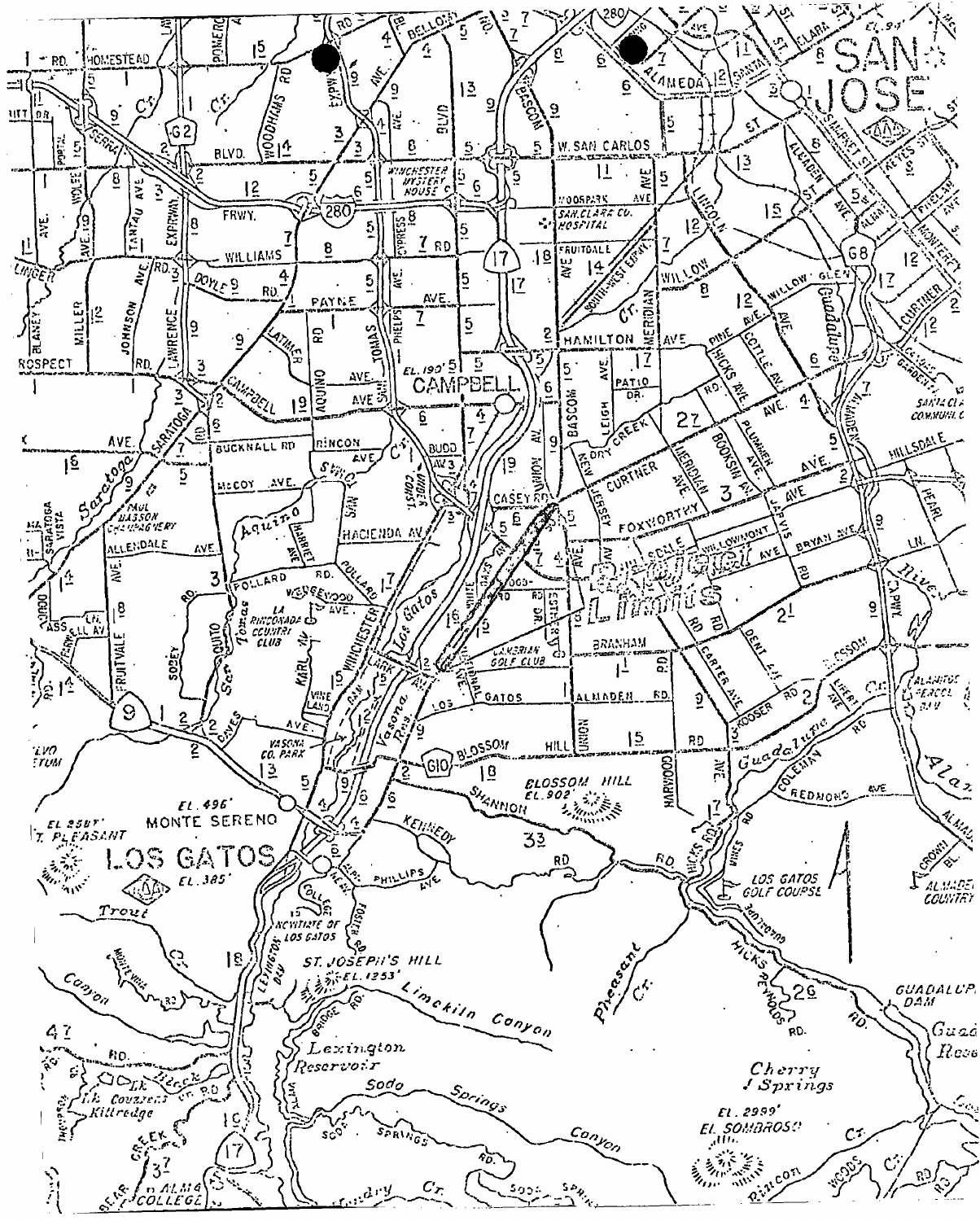

CITY OF SAN JOSE **CALIFORNIA** 

Á.

CITY HALL

**TELEPHONE 2 9 2\*3141** 

CITY CLERK

September 3, 1968

County of Santa Clara Board of Supervisors 70 W. Hedding Street San Jose, California 95110

Attention: Jean Pullan, Clerk

AGREEMENT FOR SHARING THE COSTS OF RESURFACING SOUTH BASCOM AVENUE BETWEEN CAMINO DEL SOL AND UNION AVENUE

Enclosed, for execution, is the original and two copies of the above captioned agreement with a certified copy of the pertaining resolution, attached.

After completion, please return the original to the attention of: Mrs. J. Smith, City Clerk's Office, Room 408, 801 N. 1st Street, San Jose, California 95110.

The two copies are for your files.

Sincerely,

Roy H. Hubbard

ROY H. HUBBARD ASSISTANT CITY CLERK

By: Mrs. J. Smith Deputy City Clerk

Enc. 3

 $\begin{array}{c} \begin{array}{c} \hline \end{array} \end{array}$